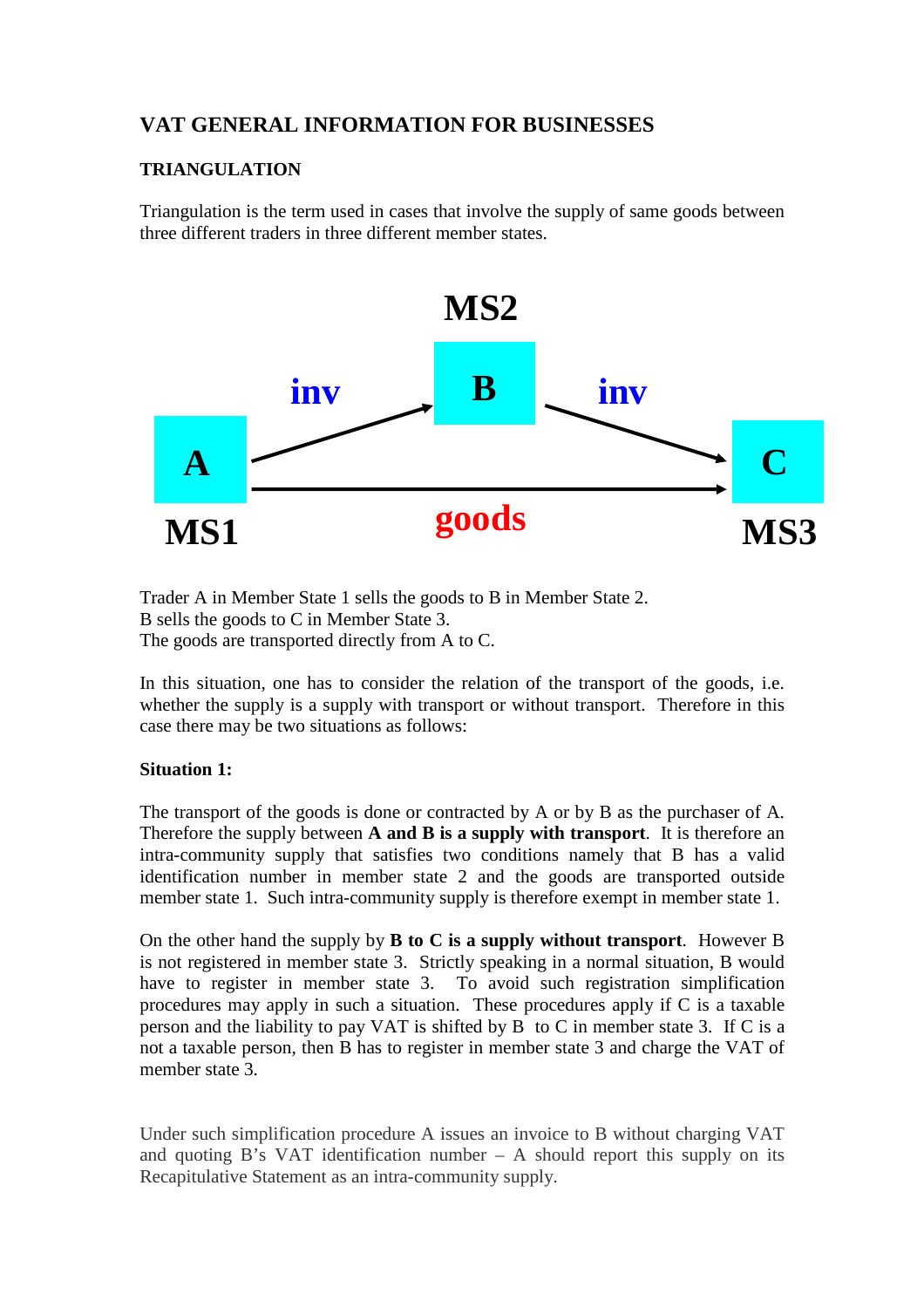B issues an invoice to C without charging VAT endorsing it with the words "VAT Simplification Invoice" – B should report the supply to C on its Recapitulative Statement quoting C's identification number and the code (T) to denote triangulation operation.

C should account for the purchase from B in his VAT Return by Reverse Charge mechanism.

#### **Situation 2:**

In the other situation the transport of the goods is done or contracted by  $C$  or by  $B$  as the seller to C. In such case there is a **supply without transport by A to B** which is considered as a domestic supply by A in member state 1. Therefore A has to charge VAT to B. On the other hand the supply by **B to C is a supply with transport** in member state 1 and is exempt from VAT if it satisfies two conditions, namely that C has a valid identification number and that goods are transported out of member state 1.

C is then making an intra-community acquisition in member state 3 for which he is liable to pay VAT.

In this situation B is always required to register in member state 1.

**Sale of same goods between three persons where B is established outside the EU and the other persons are established in two different member states** 



Suppose that trader B in the example above is established outside the EU. Goods are sold by person A in the Member State 1 to a person B established outside the EU and B supplies the same goods to C who is established in Member State 2, and the goods are transported directly by A to C. This is a "false" triangulation that cannot benefit from any simplification.